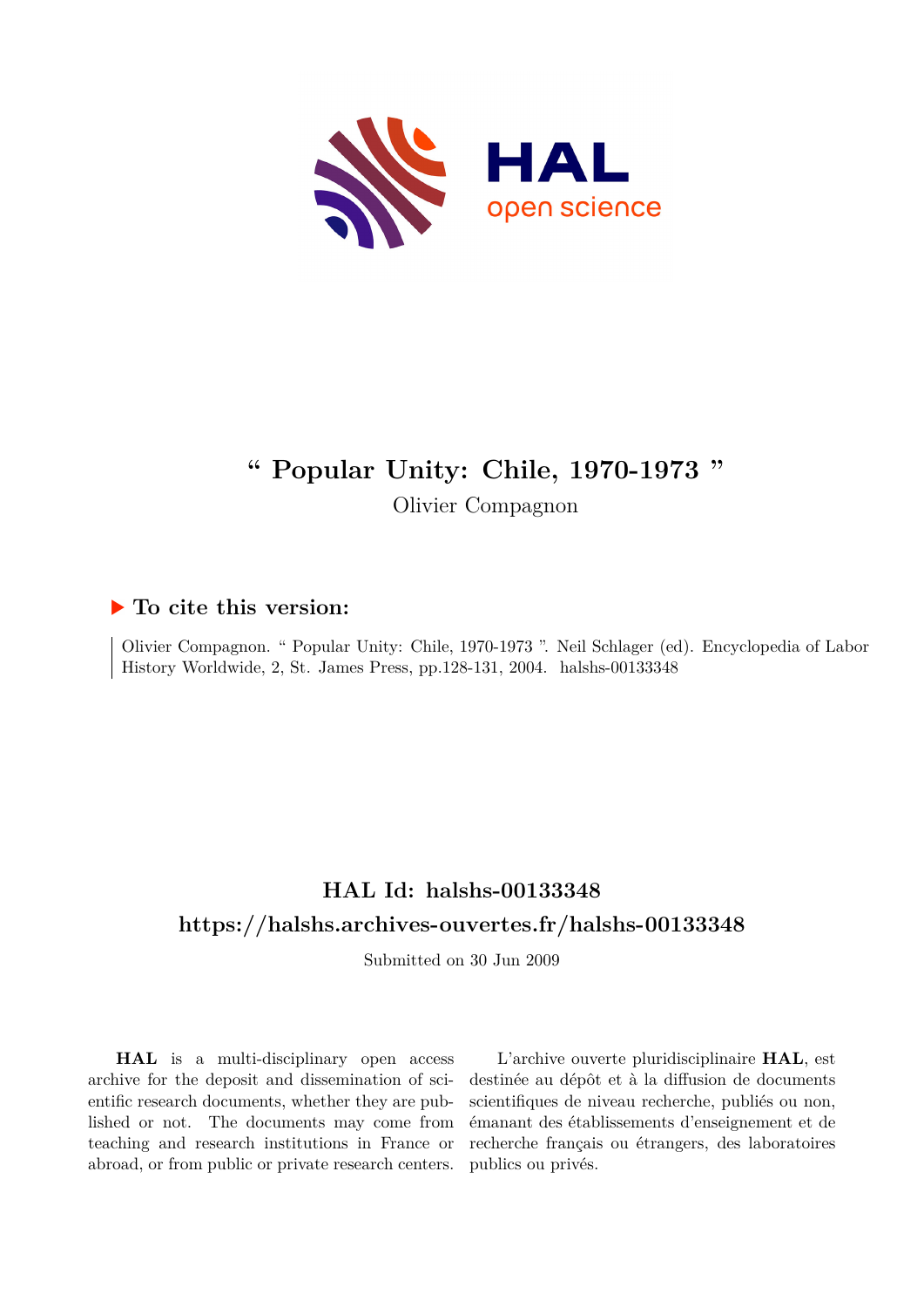## **Popular Unity in Chile (1970-1973)**

Olivier COMPAGNON Institut des Hautes Etudes de l'Amérique latine (Université Paris 3 – Sorbonne Nouvelle) CREDAL – UMR 7169

Nearly eleven years after the Cuban Revolution, the socialist Salvador Allende was democratically elected as President of the Republic of Chile, heading a left-wing coalition called Popular Unity. His economic and social programme aimed to decrease Chile's dependence on other nations and the social inequality which was dominant in the country. Weakened by internal and external strife, by dissension within its own party ranks and also by popular demonstrations in the streets, the Popular Unity government faced a particularly adverse economic situation and had only carried out a part of its programme three years after its election. The government was ousted by a coup d'état on the  $11<sup>th</sup>$  of September 1973 which brought Pinochet to power and neo-liberalism to Chile.

The overthrow in June 1954 in Guatemala of the reform government of the socialist Arbenz was commandeered by the United States who felt its economic interests were threatened by the agricultural reform programme. It opened a new era in Latin-American leftwing history. All attempts to reform social conditions by legal means were apparently destined to failure and the only hope of introducing socialism was by revolutionary means. In January 1959 the Cuban Revolution seemed to many activists to confirm this hypothesis, all the more so since, shortly afterwards, the United States embarked on a "preventive coup-d'état" policy which aimed to crush any further left-wing victories in their Latin-American backyard. On the 4<sup>th</sup> of September 1970 the electoral victory of Allende in Chili (with 36.3% of the votes, against 34.9% for the conservative right-wing candidate Alessandri and 27.8% for the Christian-Democrat Tomic) came therefore as a surprise. It illustrated the strategy of non-violent transition toward socialism as defined by the  $20<sup>th</sup>$  Congress of the Communist Party of the Soviet Union in 1956. In his victory speech the new President insisted on the fact that his victory was both democratic and revolutionary and was going to benefit the Chilean people: "I won't be just another president. I will be the first president of the first really democratic, popular, national and revolutionary government in the history of Chile".

After two months of political negotiation testifying to the anxiety which the Popular Unity inspired within Chile as well as abroad, Allende assumed his functions on the  $4<sup>th</sup>$  of November 1970. He announced the creation of a coalition government comprising four socialists, three communists, three radicals, two social-democrats, two independent members and one member of the Christian left. For the first time in Chile's history four ministers were former workers: the communist José Oyarce, Minister of Work and Social Planning, Américo Zarilla, Minister of Finance, Pascual Barraga, Minister of Public Works and Transport and Carlos Cortés, Minister of Housing and Urbanism. In his first public address, Allende aimed to reassure the industrial and financial sector as well as the country's economic partners and he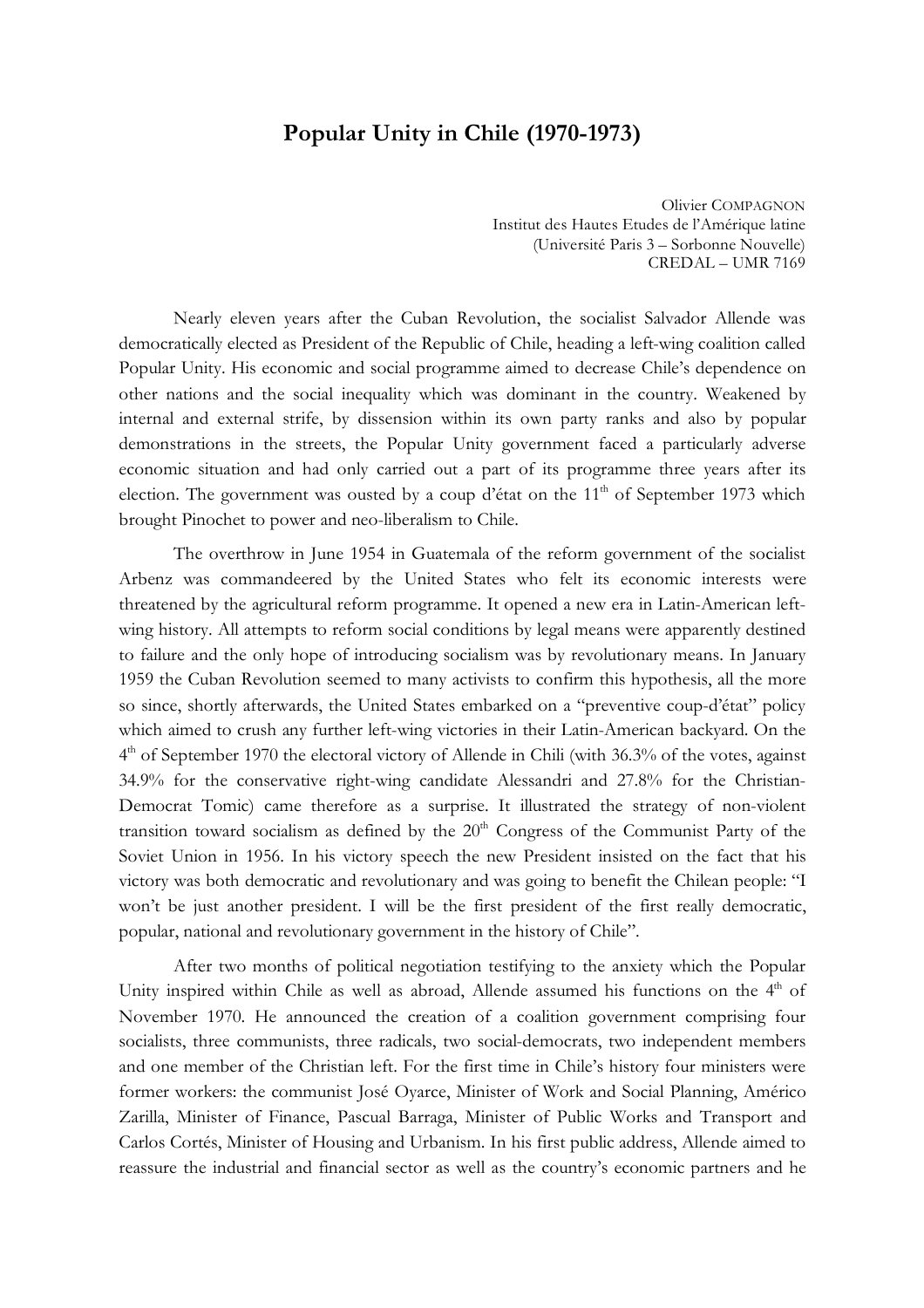expressed his commitment to using only legal measures in his bid to transform Chilean society even claiming that his reforms were a continuation of those of his predecessor, the Christian Democrat Eduardo Frei, who had, he argued, only gone part of the way. Popular Unity had presented its electoral platform in December 1969 and its most significant the social and economic measures included the continuation and acceleration of agricultural reform, the complete nationalisation of the copper-mining industry and of the banks and the strategic production sector, increased wages and broader social security coverage. These were to be the key features of "Chile's road to socialism" as presented by the new president in his first speech to Congress in May 1971.

However, when Allende came to power the economic and social situation was critical. A huge debt had been left by the Frei administration (a foreign debt of over 2 billion dollars, a budgetary deficit of 150 million dollars), the election period had been difficult, production was partially paralysed and a huge drain of capital out of the country exacerbated the symptoms of crisis in a country which already had galloping inflation and rising unemployment. In its first weeks in power the government implemented important measures to calm social unrest and to increase employment: in November 1970 political prisoners were granted an amnesty, diplomatic relations were restored with Cuba, a proposed electricity price increase was withdrawn, all part-time workers were granted rights to social security, an emergency plan providing for the construction of 120 thousand residential buildings was set in place, payment of pensions and grants resumed and three thousand scholarships were allocated to Mapuches children in a bid to integrate the Indian minority into the educational system. The following month, the government signed a protocol agreement with the United Centre of Workers granting workers representational rights on the funding board of the Social Planning Ministry, created a central commission to oversee a tri-partite payment plan in which equal place was given to government, employees and employers, sent 55 thousand volunteers to the south of the country to teach writing and reading skills and provide medical attention to a sector of the population hitherto ignored, and fixed bread prices.

Apart from these emergency measures aimed at the poorest section of the population, the government presented a broad outline for structural reform. The first element was a Keynesian-based economic recovery plan initiated by the Minister for the Economy Pedro Vuskovic, a sort of Chilean New Deal based on redistribution of wealth and an attempt to partially freeze rising commodity prices (the 1970 price increase stood at 35%). If one takes into account the salary increases introduced on January 1st 1971 and the bonuses and increases in welfare benefit, the salaries of the lowest-paid workers and peasants may have risen by as much as 100%. The consequences were immediate: a spending fever hit the lowest income groups and industrial production suddenly took off again (production increased by 10% a year in 1971 and 1972), commercial activity revived and unemployment dropped off. To boost the increase in production and avoid a commodity shortage which might have provoked escalating prices, the government provided various measures to help the small and medium sized industries: on the 3<sup>rd</sup> of February 1971, for instance, the government lowered interest rates on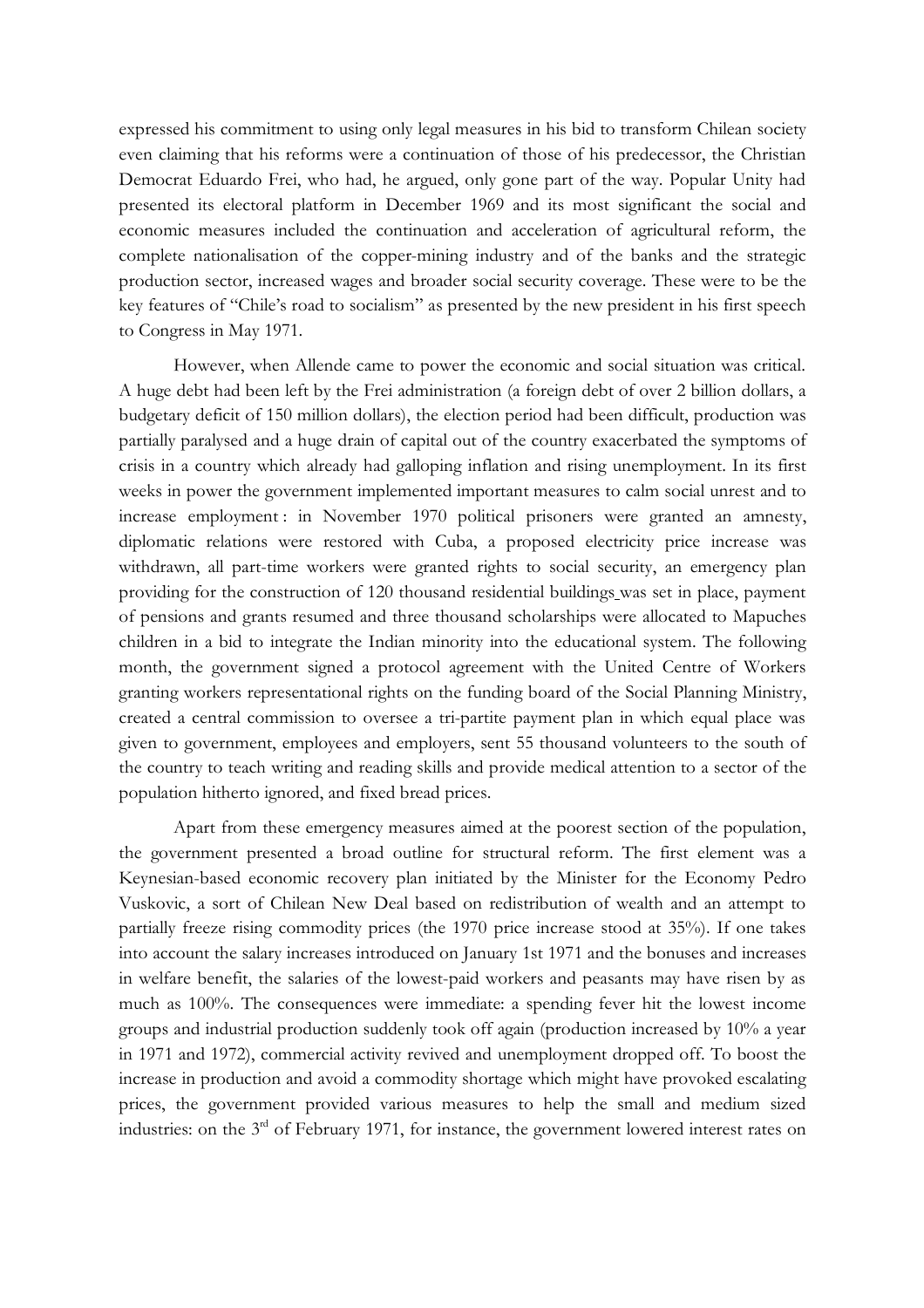loans to the productive sector from 24% to 18%. The results were rapid: within a few months, inflation dropped to 20% while unemployment dropped to below 4%.

The second element of Allende's social and economic policy was the furthering of agricultural reform. Using Frei's law of 1967, the new government appropriated and redistributed within six months nearly as many properties as the Christian democrat government had done in six years. Between 1970 and 1973 six million hectares were distributed among approximately 100 thousand peasant families who became property owners while the state took over control of larger holdings henceforth to be run on a cooperative basis. At the same time new peasant councils meant that the peasant population was to be integrated into the decision-making process on rural development. Participation in the political process was thereby opened up in a country where access to political power had been limited to a small elite.

The last facet of this ground-breaking policy was an ambitious programme of nationalisation along the lines sketched out in the Popular Unity's programme to eradicate monopoly capitalism at home and abroad. The programme began in December 1970 in the textile industry with the appropriation of Bellavista Tome, a company whose directors had almost ceased production when Allende's victory was announced in September. The following year it was the turn of the banking and chemical sector and the iron, steel and coal industries (sometimes encountering lock-ins by striking workers) and finally in July 1971 a constitutional amendment unanimously voted by the Congress provided a legal basis for the nationalisation of the copper industry. In October, Allende presented a bill on the *Areas de la economia y participacion de los trabajadores* which defined the three types of property (private, social or state and mixed) which would form the basis of Chile's socialism.

All of these reforms provoked dissent which slowed down the social reconstruction of the country. The United States felt that their interests in Chilean industry were threatened by the nationalisation policy and silently set in place an embargo on Chilean goods. In September 1971 Allende reneged on the principle of compensation for the appropriated foreign companies (such as Kennecott and Anaconda in the copper sector) on the grounds that they had made enormous profits previously, and thereby aggravated the economic war waged by the Nixon administration and decreased even further foreign investment. On the other hand the financial and industrial sectors teamed up with representatives of North American businesses such as Ford and ITT and formed a liberal right-wing, and sometimes extreme right-wing, nucleus of opposition to Popular Unity. Finally, a section of public opinion and some members of the coalition government remained convinced that only by armed means could the country be radically transformed and socialism introduced. This was the position of the *Movimiento de Izquierda Revolucionaria* (MIR) activists, whose charismatic Miguel Enriquez advocated physical elimination of the most hard-core opponents.

The increasing number of strikes organised either by employers opposed to nationalisation (notably the truck-drivers strike in October 1972 and then August 1973 led by Leon Vilarin) or by workers demanding that the socialisation of the economy be speeded up (that of the El Teniente miners in April 1973 insisting that the promised wage increases be